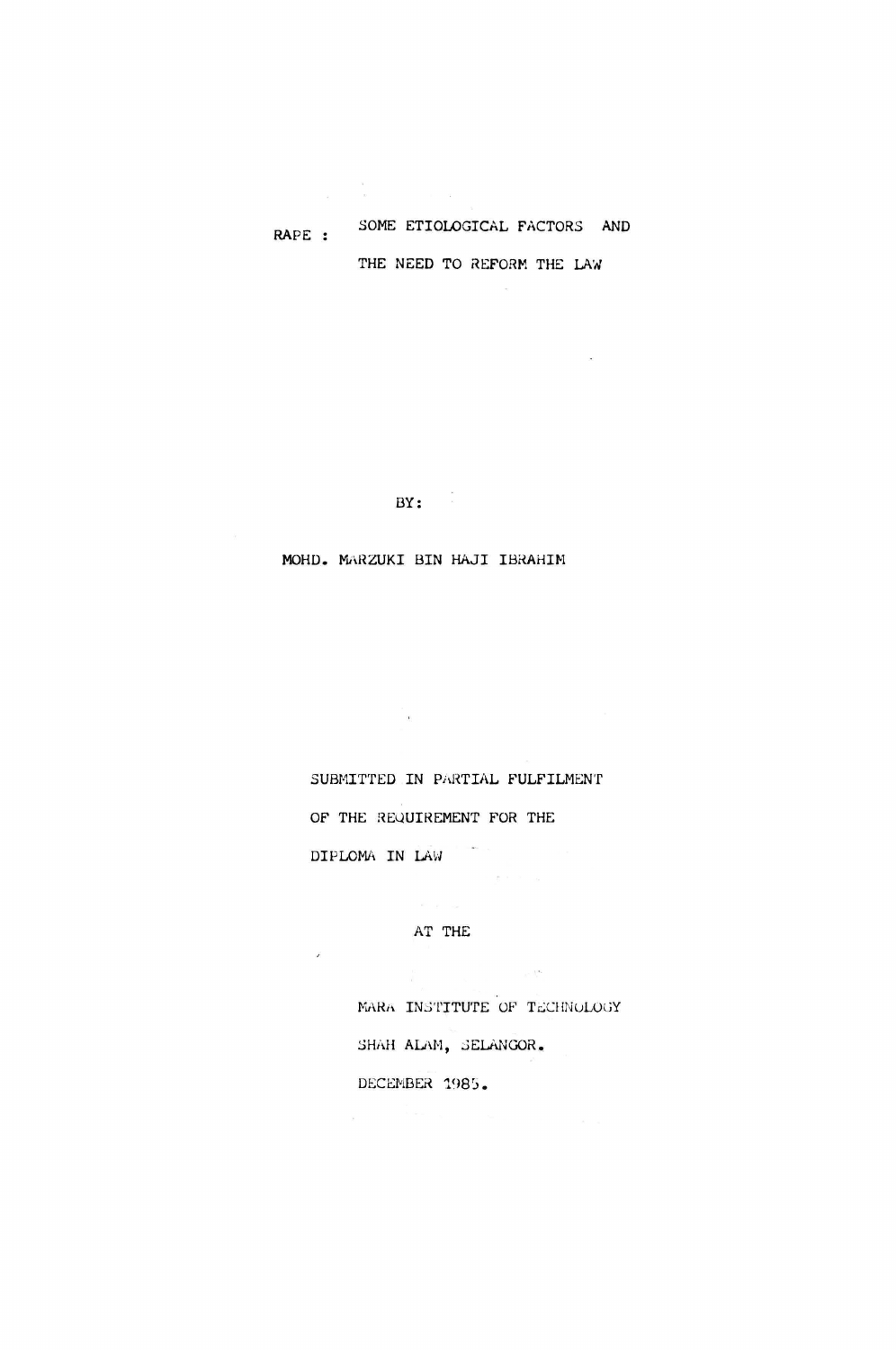#### PREFACE

The aim of this project paper to link between the rape offenders and their environment. There are other factors which influenced them either from their own personality or other circumstantial factors.

It is unfair to look on the sentenced and punishment passed by the courts on the offenders, in accordance with the existing laws, but to look on the causal factors of such crime and take into consideration such reasoning behind the committance of such crime.

The court will also required to give judgement to the offenders accordingly. Either they should be inprisonment or send for medical attention as the offenders can be ragarded as 'patient' who needs psyciatrict treatment.

This project paper will highlight on the new reform rape law originated from the Michigan Legislature an ', the application of it after Morgan's Case, in United Kingdom.

Sha', Alam

1985 MOHU MARZUKI HJ IBRAHIM.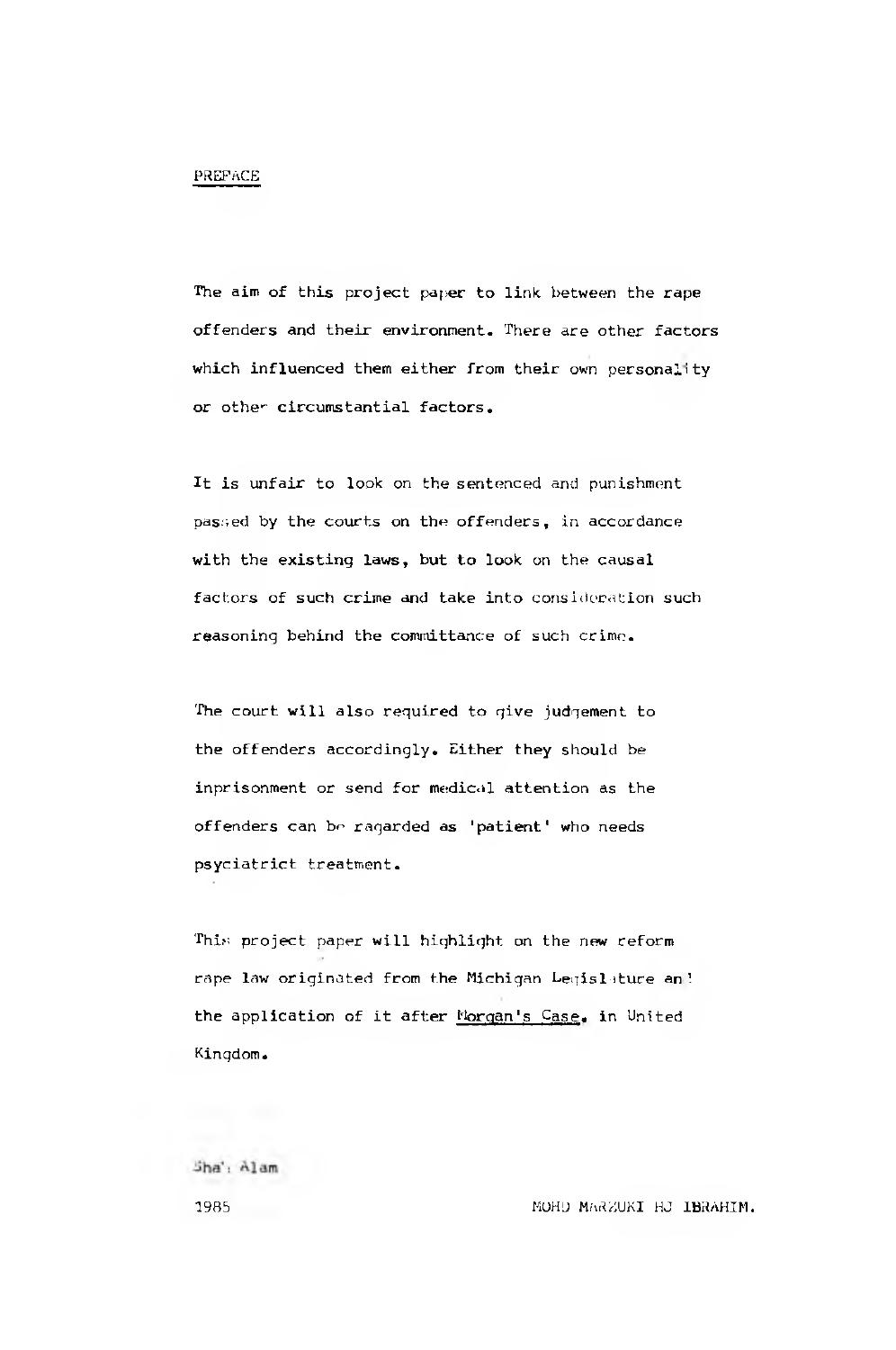TABLE OF CONTENTS PAGE PROPERTY

Preface

Acknowledgement

Table of Contents

## CHAPTER ONE

| I. The Concept of Rape           |  |
|----------------------------------|--|
| Introduction                     |  |
| a) Rape And Their Classification |  |
|                                  |  |

|              | II. Sociological Study Of Rape | 11 |
|--------------|--------------------------------|----|
| $\mathbf{i}$ | Race                           | 12 |
|              | ii) Social Class               | 14 |
|              | iii) Prison Rape               | 18 |
|              | iv) Forms of Raping            | 23 |

## III. The Victim

| i) | Varieties of Victims Behaviour    | 26 |
|----|-----------------------------------|----|
|    | ii) The Ordeal of The Rape Victim | 28 |

# CHAPTER TWO

| Ι.  | Some Etiological Factors Of Rape                  |    |
|-----|---------------------------------------------------|----|
|     | Introduction                                      | 32 |
| i)  | Family Background Factors                         | 35 |
|     | ii) Peers Factor And Their Age Group              | 38 |
|     | iii) Social-economic And Cultural Background      | 42 |
| iv) | Personality                                       |    |
|     | a) Personality Traits                             | 47 |
|     | b) Intelligence                                   | 50 |
| v)  | Phychosis or Insanity.                            | 53 |
| v1) | Chemical Influence - The causative factor of rape | 55 |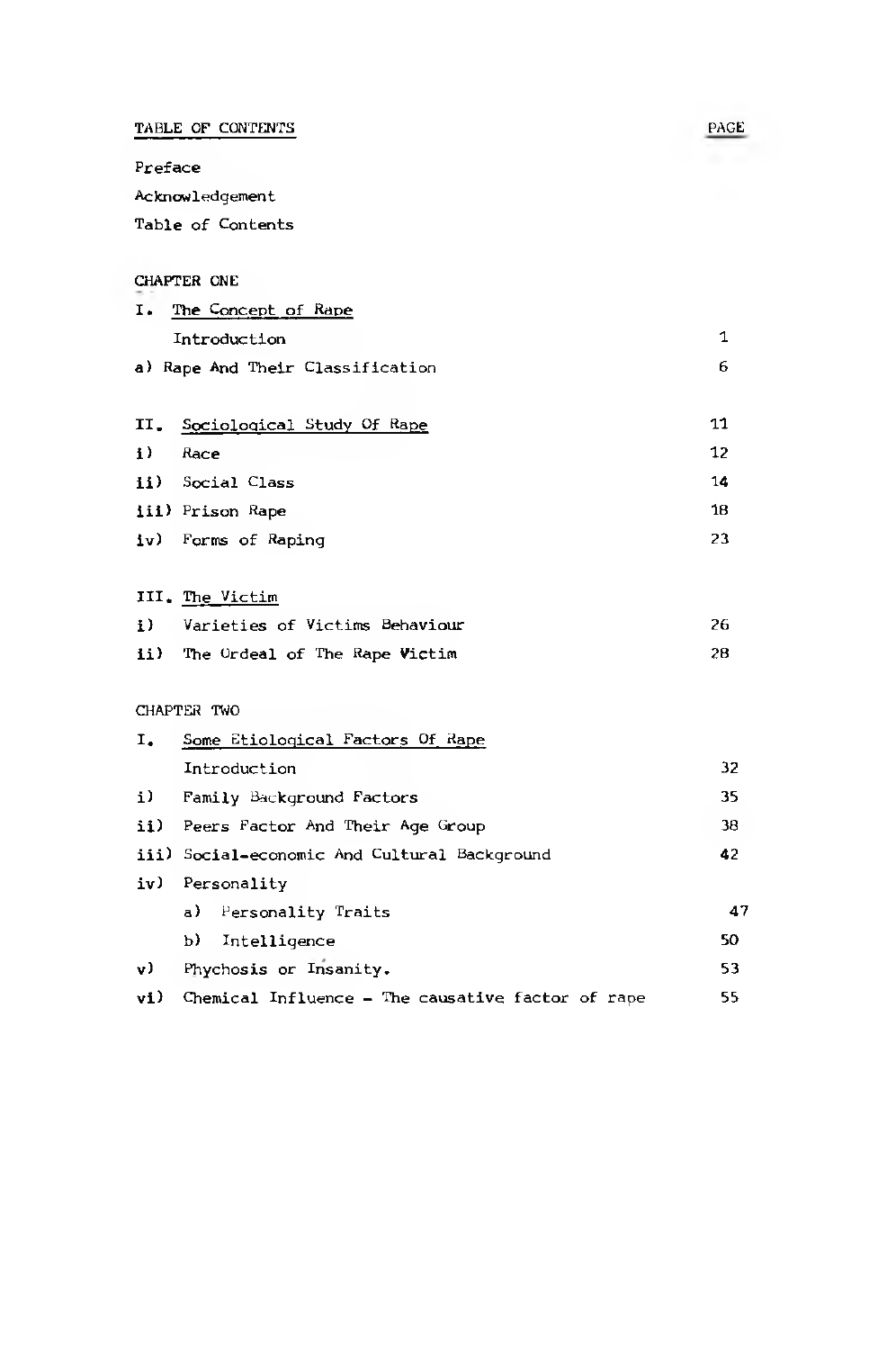#### CHAPTER ONE

### I. The Concept of Rape.

## Introduction.

To a woman the definition of rape is a fairly simple one. It is meant by a sexual invasion of the body by force, an incursion into the private, personal inner space without consent - in short, an internal assault from one of several avenues and by one of several methods - constitutes a deliberate violation of emotional, physical and rational intergrity and is a hostile, degrading act of violence.

And yet by tracing man's concept of rape as he defined it in his earliest laws, we now know with certainty that the criminal act he viewed with horror, and the deadly punishments he saw fit to apply, had little to do with an actual act of sexual violence that a woman's body might sustain. But the law has come some distance from ; such meaning, since the beginning of that earliest laws.

When rape is placed where it truly belongs, within the context of modern criminal violence and not within the

1